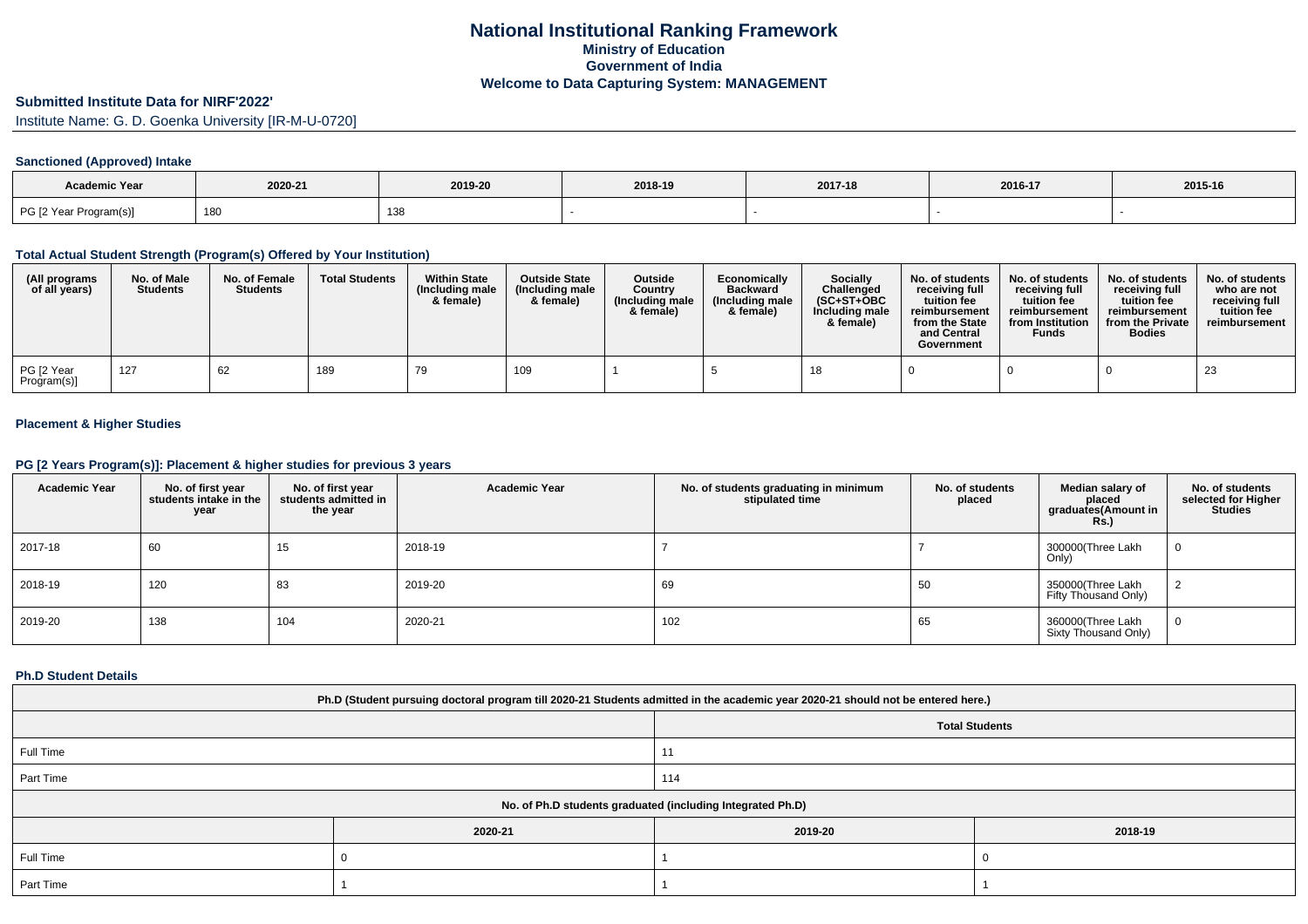#### **Financial Resources: Utilised Amount for the Capital expenditure for previous 3 years**

| <b>Academic Year</b>                                                                                                                                                           | 2020-21                                                                   | 2019-20                                                                  | 2018-19                                                                       |  |  |  |  |  |
|--------------------------------------------------------------------------------------------------------------------------------------------------------------------------------|---------------------------------------------------------------------------|--------------------------------------------------------------------------|-------------------------------------------------------------------------------|--|--|--|--|--|
|                                                                                                                                                                                | <b>Utilised Amount</b>                                                    | <b>Utilised Amount</b>                                                   | <b>Utilised Amount</b>                                                        |  |  |  |  |  |
| Annual Capital Expenditure on Academic Activities and Resources (excluding expenditure on buildings)                                                                           |                                                                           |                                                                          |                                                                               |  |  |  |  |  |
| Library (Books, Journals and e-Resources only)                                                                                                                                 | 443004 (Four Lac Forty Three Thousand and Four only)                      | 119599 (One Lac Nineteen Thousand Five Hundred and Ninety<br>Nine Only)  | 124607 (One Lac Twenty Four Thousand Six Hundred and<br>Seven Only)           |  |  |  |  |  |
| Expenditure on setting up/upgradation of laboratory                                                                                                                            | 0 (Zero)                                                                  | 0 (Zero)                                                                 | 0 (Zero)                                                                      |  |  |  |  |  |
| Other expenditure on creation of Capital Assets (For setting up<br>classrooms, seminar hall, conference hall, library excluding<br>expenditure on Land , Building, Roads etc.) | 228466 (Two Lac Twenty Eight Thousand Four Hundred and<br>Sixty Six Only) | 232964 (Two Lac Thirty Two Thousand Nine Hundred and<br>Sixty Four only) | 1449226 (Fourteen Lac Forty Nine Thousand Two Hundred<br>and Twenty Six Only) |  |  |  |  |  |

# **Financial Resources: Utilised Amount for the Operational expenditure for previous 3 years**

| <b>Academic Year</b>                                                                                                                                                                            | 2020-21                                                                            | 2019-20                                                                                        | 2018-19                                                                                      |  |  |  |  |  |
|-------------------------------------------------------------------------------------------------------------------------------------------------------------------------------------------------|------------------------------------------------------------------------------------|------------------------------------------------------------------------------------------------|----------------------------------------------------------------------------------------------|--|--|--|--|--|
|                                                                                                                                                                                                 | <b>Utilised Amount</b>                                                             | <b>Utilised Amount</b>                                                                         | <b>Utilised Amount</b>                                                                       |  |  |  |  |  |
| <b>Annual Operational Expenditure</b>                                                                                                                                                           |                                                                                    |                                                                                                |                                                                                              |  |  |  |  |  |
| Salaries (Teaching and Non Teaching staff)                                                                                                                                                      | 18383099 (One Crore Eight Three Lac Eighty Three Thousand<br>and Ninety Nine only) | 29718833 (Two Crore Ninety Seven Lac Eighteen Thousand<br>Eight Hundred and Thirty Three Only) | 26683439 (Two Crore Sixty Six Lac Eight Three Thousand<br>Four Hundred and Thirty Nine Only) |  |  |  |  |  |
| Maintenance of Academic Infrastructure or consumables and<br>other running expenditures (excluding maintenance of hostels<br>and allied services, rent of the building, depreciation cost, etc) | 6434193 (Sixty Four Lac Thirty Four Thousand one Hundred<br>and Ninety Three Only) | 10006773 (One Crore Six Thousand Seven Hundred and<br>Seventy Three Only)                      | 9444377 (Ninety Four Lac Forty Four Thousand Three<br>Hundred and Seventy Seven only)        |  |  |  |  |  |
| Seminars/Conferences/Workshops                                                                                                                                                                  | 0 (Zero)                                                                           | 49112 (Forty Nine Thousand One Hundred and Twelve Only)                                        | 1294727 (Twelve Lac Ninety Four Thousand Seven Hundred<br>and Twenty Seven Only)             |  |  |  |  |  |

#### **Sponsored Research Details**

| <b>Financial Year</b>                    | 2020-21 | 2019-20 | 2018-19 |
|------------------------------------------|---------|---------|---------|
| Total no. of Sponsored Projects          |         |         |         |
| Total no. of Funding Agencies            |         |         |         |
| Total Amount Received (Amount in Rupees) |         |         |         |
| Amount Received in Words                 | Zero    | Zero    | Zero    |

## **Consultancy Project Details**

| <b>Financial Year</b>                    | 2020-21 | 2019-20 | 2018-19 |
|------------------------------------------|---------|---------|---------|
| Total no. of Consultancy Projects        |         |         |         |
| Total no. of Client Organizations        |         |         |         |
| Total Amount Received (Amount in Rupees) |         |         |         |
| Amount Received in Words                 | Zero    | Zero    | Zero    |

### **Executive Development Program/Management Development Programs**

| Il Year<br>∠inanci <i>r</i> | 2020-21 | 2019-2<br>. | 2018-19<br>---- -- |
|-----------------------------|---------|-------------|--------------------|
|-----------------------------|---------|-------------|--------------------|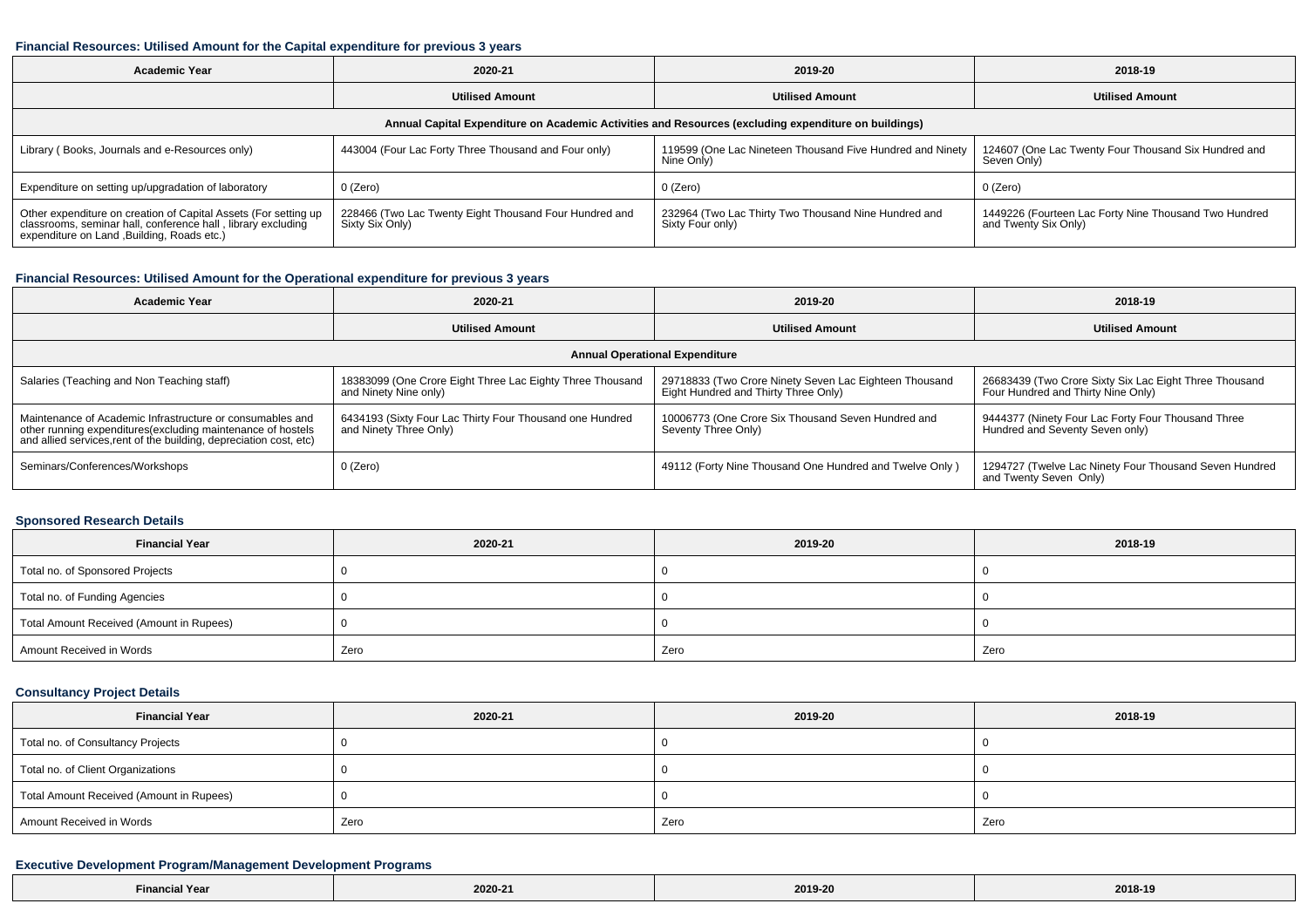| Total no. of Executive Development Programs/ Management<br>Development Programs   |      |      |      |
|-----------------------------------------------------------------------------------|------|------|------|
| Total no. of Participants                                                         |      |      |      |
| Total Annual Earnings (Amount in Rupees)(Excluding Lodging<br>& Boarding Charges) |      |      |      |
| Total Annual Earnings in Words                                                    | Zero | Zero | Zero |

# **PCS Facilities: Facilities of physically challenged students**

| 1. Do your institution buildings have Lifts/Ramps?                                                                                                         | Yes, more than 80% of the buildings |
|------------------------------------------------------------------------------------------------------------------------------------------------------------|-------------------------------------|
| 2. Do your institution have provision for walking aids, including wheelchairs and transportation from one building to another for<br>handicapped students? | Yes                                 |
| 3. Do your institution buildings have specially designed toilets for handicapped students?                                                                 | Yes, more than 80% of the buildings |

# **Faculty Details**

| Srno           | Name                       | Age | Designation                                         | Gender | Qualification | <b>Experience (In</b><br>Months) | <b>Currently working</b><br>with institution? | <b>Joining Date</b> | <b>Leaving Date</b>      | <b>Association type</b> |
|----------------|----------------------------|-----|-----------------------------------------------------|--------|---------------|----------------------------------|-----------------------------------------------|---------------------|--------------------------|-------------------------|
|                | Kishore Kumar<br>Morya     | 50  | Associate Professor                                 | Male   | Ph.D          | 292                              | Yes                                           | 17-07-2017          | $\overline{a}$           | Regular                 |
| $\overline{2}$ | Susanta Bose               | 35  | <b>Assistant Professor</b>                          | Male   | <b>MBA</b>    | 132                              | Yes                                           | 01-08-2018          | $\sim$                   | Regular                 |
| 3              | Tanuja Kaushik             | 43  | Dean / Principal /<br>Director / Vice<br>Chancellor | Female | Ph.D          | 252                              | Yes                                           | 29-07-2013          | --                       | Regular                 |
| $\overline{4}$ | Kareena Kakkar             | 40  | <b>Assistant Professor</b>                          | Female | Ph.D          | 217                              | Yes                                           | 07-01-2013          | --                       | Regular                 |
| 5              | Sudipta Sen Gupta          | 49  | <b>Assistant Professor</b>                          | Female | <b>MBA</b>    | 318                              | Yes                                           | 02-01-2017          | $\mathbf{u}$             | Regular                 |
| 6              | Sonal Katyal               | 34  | <b>Assistant Professor</b>                          | Female | Ph.D          | 144                              | Yes                                           | 17-07-2017          | $\mathbf{u}$             | Regular                 |
| $\overline{7}$ | Suneel Arora               | 41  | Professor                                           | Male   | Ph.D          | 224                              | Yes                                           | 01-01-2018          | $\overline{\phantom{a}}$ | Regular                 |
| 8              | Vandana Mehrotra           | 50  | Associate Professor                                 | Female | Ph.D          | 327                              | Yes                                           | 17-07-2017          | $\mathbf{u}$             | Regular                 |
| 9              | Nusrat Khan                | 46  | <b>Assistant Professor</b>                          | Female | Ph.D          | 243                              | Yes                                           | 01-08-2014          | $\mathbf{u}$             | Regular                 |
| 10             | Neetu Ahmed                | 44  | <b>Assistant Professor</b>                          | Female | M. Phil       | 180                              | Yes                                           | 14-01-2019          | $\mathbf{u}$             | Regular                 |
| 11             | Syed Mohd Jamal<br>Mahmood | 35  | <b>Assistant Professor</b>                          | Male   | Ph.D          | 86                               | Yes                                           | 04-02-2019          | --                       | Regular                 |
| 12             | Deepti Wadera              | 41  | Associate Professor                                 | Female | Ph.D          | 233                              | Yes                                           | 01-07-2018          | --                       | Regular                 |
| 13             | Parul Sinha                | 45  | <b>Assistant Professor</b>                          | Female | Ph.D          | 245                              | Yes                                           | 16-08-2016          | --                       | Regular                 |
| 14             | Anureet Kaur               | 42  | <b>Assistant Professor</b>                          | Female | <b>MBA</b>    | 138                              | Yes                                           | 17-07-2017          | $\sim$                   | Regular                 |
| 15             | Ramandeep Kaur             | 43  | <b>Assistant Professor</b>                          | Female | Ph.D          | 228                              | Yes                                           | 08-07-2013          | --                       | Regular                 |
| 16             | Geetika                    | 33  | <b>Assistant Professor</b>                          | Female | Ph.D          | 69                               | Yes                                           | 16-07-2018          | $\overline{a}$           | Regular                 |
| 17             | Sunrita Chaudhuri          | 46  | <b>Assistant Professor</b>                          | Female | <b>MBA</b>    | 69                               | Yes                                           | 16-08-2016          | $\sim$                   | Regular                 |
| 18             | <b>SWATI SISODIA</b>       | 31  | <b>Assistant Professor</b>                          | Female | Ph.D          | 29                               | Yes                                           | 05-08-2019          | $\overline{\phantom{a}}$ | Regular                 |
| 19             | Abhikarsha Sinha<br>Ray    | 51  | <b>Assistant Professor</b>                          | Male   | <b>MBA</b>    | 36                               | Yes                                           | 16-01-2019          | --                       | Visiting                |